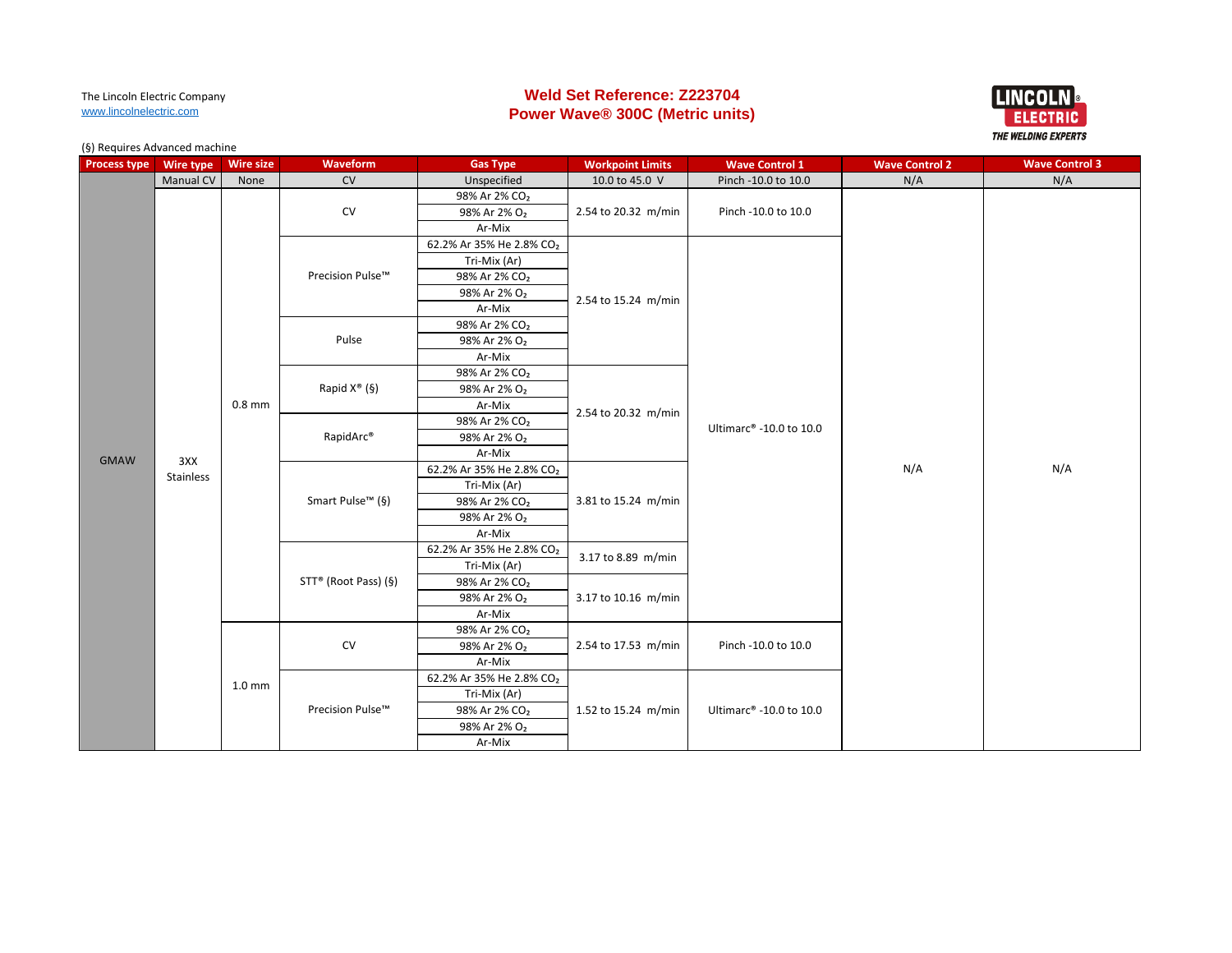# **Weld Set Reference: Z223704 Power Wave® 300C (Metric units)**



| <b>Process type</b> | Wire type        | <b>Wire size</b>  | Waveform                     | <b>Gas Type</b>           | <b>Workpoint Limits</b> | <b>Wave Control 1</b>               | <b>Wave Control 2</b> | <b>Wave Control 3</b> |
|---------------------|------------------|-------------------|------------------------------|---------------------------|-------------------------|-------------------------------------|-----------------------|-----------------------|
|                     |                  |                   |                              | 98% Ar 2% CO <sub>2</sub> |                         |                                     |                       |                       |
|                     |                  |                   | Pulse                        | 98% Ar 2% O <sub>2</sub>  | 2.54 to 15.24 m/min     |                                     |                       |                       |
|                     |                  |                   |                              | Ar-Mix                    |                         |                                     |                       |                       |
|                     |                  |                   | Rapid $X^{\circledast}$ (§)  | 98% Ar 2% CO <sub>2</sub> |                         |                                     |                       |                       |
|                     |                  |                   |                              | 98% Ar 2% O <sub>2</sub>  |                         |                                     |                       |                       |
|                     |                  |                   |                              | Ar-Mix                    |                         |                                     |                       |                       |
|                     |                  |                   |                              | 98% Ar 2% CO <sub>2</sub> | 2.54 to 20.32 m/min     |                                     |                       |                       |
|                     |                  |                   | RapidArc®                    | 98% Ar 2% O <sub>2</sub>  |                         |                                     |                       |                       |
|                     |                  |                   |                              | Ar-Mix                    |                         |                                     |                       |                       |
|                     |                  | 1.0 <sub>mm</sub> |                              | 62.2% Ar 35% He 2.8% CO2  |                         | Ultimarc <sup>®</sup> -10.0 to 10.0 |                       |                       |
|                     |                  |                   |                              | Tri-Mix (Ar)              |                         |                                     |                       |                       |
|                     |                  |                   | Smart Pulse <sup>™</sup> (§) | 98% Ar 2% CO <sub>2</sub> | 2.54 to 19.30 m/min     |                                     |                       |                       |
|                     |                  |                   |                              | 98% Ar 2% O <sub>2</sub>  |                         |                                     |                       |                       |
|                     |                  |                   |                              | Ar-Mix                    |                         |                                     |                       |                       |
|                     |                  |                   |                              | 62.2% Ar 35% He 2.8% CO2  |                         |                                     |                       |                       |
|                     |                  |                   | STT® (Root Pass) (§)         | Tri-Mix (Ar)              | 2.54 to 7.62 m/min      |                                     |                       |                       |
|                     |                  |                   |                              | 98% Ar 2% CO <sub>2</sub> |                         |                                     |                       |                       |
|                     |                  |                   |                              | 98% Ar 2% O <sub>2</sub>  |                         |                                     |                       |                       |
|                     | 3XX<br>Stainless |                   |                              | Ar-Mix                    |                         |                                     |                       |                       |
|                     |                  |                   |                              | 98% Ar 2% CO <sub>2</sub> |                         |                                     |                       |                       |
| <b>GMAW</b>         |                  |                   | <b>CV</b>                    | 98% Ar 2% O <sub>2</sub>  | 1.90 to 14.60 m/min     | Pinch -10.0 to 10.0                 | N/A                   | N/A                   |
|                     |                  |                   |                              | Ar-Mix                    |                         |                                     |                       |                       |
|                     |                  |                   |                              | 62.2% Ar 35% He 2.8% CO2  | 1.27 to 11.18 m/min     |                                     |                       |                       |
|                     |                  |                   | Precision Pulse™             | Tri-Mix (Ar)              |                         |                                     |                       |                       |
|                     |                  |                   |                              | 98% Ar 2% CO <sub>2</sub> |                         |                                     |                       |                       |
|                     |                  |                   |                              | 98% Ar 2% O <sub>2</sub>  |                         |                                     |                       |                       |
|                     |                  |                   |                              | Ar-Mix                    |                         |                                     |                       |                       |
|                     |                  |                   |                              | 98% Ar 2% CO <sub>2</sub> |                         |                                     |                       |                       |
|                     |                  |                   | Pulse                        | 98% Ar 2% O <sub>2</sub>  | 1.90 to 11.81 m/min     |                                     |                       |                       |
|                     |                  | $1.2 \text{ mm}$  |                              | Ar-Mix                    |                         |                                     |                       |                       |
|                     |                  |                   |                              | 98% Ar 2% CO <sub>2</sub> |                         |                                     |                       |                       |
|                     |                  |                   | Rapid $X^{\circledast}$ (§)  | 98% Ar 2% O <sub>2</sub>  |                         | Ultimarc <sup>®</sup> -10.0 to 10.0 |                       |                       |
|                     |                  |                   |                              | Ar-Mix                    | 2.54 to 15.24 m/min     |                                     |                       |                       |
|                     |                  |                   |                              | 98% Ar 2% CO <sub>2</sub> |                         |                                     |                       |                       |
|                     |                  |                   | RapidArc <sup>®</sup>        | 98% Ar 2% O <sub>2</sub>  |                         |                                     |                       |                       |
|                     |                  |                   |                              | Ar-Mix                    |                         |                                     |                       |                       |
|                     |                  |                   |                              | 62.2% Ar 35% He 2.8% CO2  |                         |                                     |                       |                       |
|                     |                  |                   |                              | Tri-Mix (Ar)              |                         |                                     |                       |                       |
|                     |                  |                   | Smart Pulse <sup>™</sup> (§) | 98% Ar 2% CO <sub>2</sub> | 2.54 to 13.46 m/min     |                                     |                       |                       |
|                     |                  |                   |                              | 98% Ar 2% O <sub>2</sub>  |                         |                                     |                       |                       |
|                     |                  |                   | Ar-Mix                       |                           |                         |                                     |                       |                       |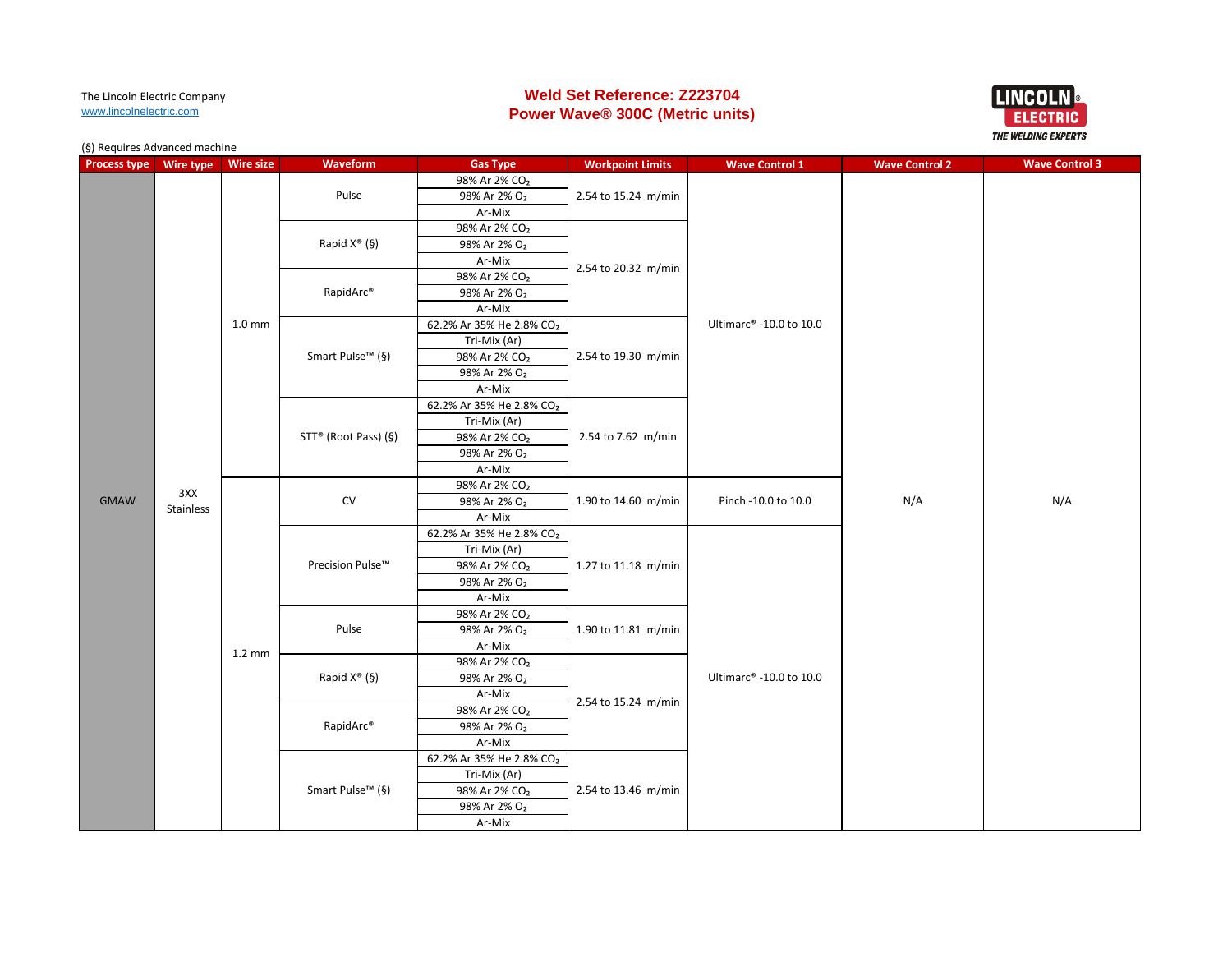# **Weld Set Reference: Z223704 Power Wave® 300C (Metric units)**



| <b>Process type</b> | Wire type               | <b>Wire size</b>  | <b>Waveform</b>                     | <b>Gas Type</b>                      | <b>Workpoint Limits</b> | <b>Wave Control 1</b>                                      | <b>Wave Control 2</b> | <b>Wave Control 3</b> |
|---------------------|-------------------------|-------------------|-------------------------------------|--------------------------------------|-------------------------|------------------------------------------------------------|-----------------------|-----------------------|
|                     |                         | $1.2 \text{ mm}$  |                                     | 62.2% Ar 35% He 2.8% CO <sub>2</sub> |                         |                                                            |                       |                       |
|                     |                         |                   |                                     | Tri-Mix (Ar)                         | 2.29 to 5.72 m/min      |                                                            |                       |                       |
|                     | 3XX<br><b>Stainless</b> |                   | STT® (Root Pass) (§)                | 98% Ar 2% CO <sub>2</sub>            |                         | Ultimarc <sup>®</sup> -10.0 to 10.0                        | N/A                   | N/A                   |
|                     |                         |                   |                                     | 98% Ar 2% O <sub>2</sub>             | 2.29 to 6.35 m/min      |                                                            |                       |                       |
|                     |                         |                   |                                     | Ar-Mix                               |                         |                                                            |                       |                       |
|                     |                         |                   | AC Precision Pulse™ (§)             |                                      | 3.81 to 17.78 m/min     | Ultimarc® -10.0 to 10.0                                    |                       |                       |
|                     |                         | 1.0 <sub>mm</sub> | CV                                  |                                      | 3.17 to 20.32 m/min     | Pinch -10.0 to 10.0                                        |                       |                       |
|                     |                         |                   | Precision Pulse™                    |                                      |                         | Ultimarc <sup>®</sup> -10.0 to 10.0                        |                       |                       |
|                     |                         |                   | AC Precision Pulse <sup>™</sup> (§) |                                      | 3.17 to 12.70 m/min     |                                                            |                       |                       |
|                     | AI 4XXX                 | $1.2 \text{ mm}$  | CV                                  | 100% Ar                              | 3.17 to 14.99 m/min     | Pinch -10.0 to 10.0                                        | N/A                   | N/A                   |
|                     |                         |                   | Precision Pulse™                    |                                      | 2.16 to 15.24 m/min     | Ultimarc <sup>®</sup> -10.0 to 10.0<br>Pinch -10.0 to 10.0 |                       |                       |
|                     |                         |                   | AC Precision Pulse <sup>™</sup> (§) |                                      | 2.54 to 8.89 m/min      |                                                            |                       |                       |
|                     |                         | $1.6$ mm          | CV                                  |                                      | 1.90 to 8.64 m/min      |                                                            |                       |                       |
|                     |                         |                   | Precision Pulse™                    |                                      |                         | Ultimarc® -10.0 to 10.0                                    |                       |                       |
|                     |                         |                   | AC Precision Pulse™ (§)             |                                      | 3.17 to 17.78 m/min     | Ultimarc® -10.0 to 10.0                                    |                       |                       |
|                     |                         | 1.0 <sub>mm</sub> | CV                                  |                                      | 4.45 to 19.05 m/min     | Pinch -10.0 to 10.0                                        |                       |                       |
|                     |                         |                   | Precision Pulse™                    |                                      | 3.81 to 20.32 m/min     | Ultimarc <sup>®</sup> -10.0 to 10.0                        |                       |                       |
|                     |                         |                   | AC Precision Pulse™ (§)             |                                      | 2.54 to 17.78 m/min     |                                                            |                       |                       |
|                     | AI 5XXX                 | $1.2 \text{ mm}$  | <b>CV</b>                           | 100% Ar                              | 3.17 to 19.05 m/min     | Pinch -10.0 to 10.0                                        | N/A                   | N/A                   |
| <b>GMAW</b>         |                         |                   | Precision Pulse™                    |                                      | 2.16 to 17.78 m/min     | Ultimarc <sup>®</sup> -10.0 to 10.0                        |                       |                       |
|                     |                         |                   | AC Precision Pulse™ (§)             |                                      | 2.54 to 10.16 m/min     |                                                            |                       |                       |
|                     |                         | $1.6$ mm          | <b>CV</b>                           |                                      | 3.17 to 11.94 m/min     | Pinch -10.0 to 10.0                                        |                       |                       |
|                     |                         |                   | Precision Pulse™                    |                                      | 2.54 to 10.16 m/min     | Ultimarc® -10.0 to 10.0                                    |                       |                       |
|                     |                         | $1.0 \text{ mm}$  | Pulse                               | 75% Ar 25% He                        |                         | Ultimarc <sup>®</sup> -10.0 to 10.0                        | N/A                   | N/A                   |
|                     | Copper                  |                   |                                     | Ar-Mix                               | 1.90 to 12.70 m/min     |                                                            |                       |                       |
|                     |                         | $1.2 \text{ mm}$  |                                     | 75% Ar 25% He                        |                         |                                                            |                       |                       |
|                     |                         |                   |                                     | Ar-Mix                               |                         |                                                            |                       |                       |
|                     |                         |                   |                                     | 75% Ar 25% CO <sub>2</sub>           | 2.54 to 16.51 m/min     |                                                            |                       |                       |
|                     |                         |                   |                                     | 80% Ar 20% CO <sub>2</sub>           |                         |                                                            |                       |                       |
|                     |                         |                   |                                     | 82% Ar 18% CO <sub>2</sub>           |                         |                                                            |                       |                       |
|                     |                         |                   | <b>CV</b>                           | 85% Ar 15% CO <sub>2</sub>           | 2.54 to 14.86 m/min     | Pinch -10.0 to 10.0                                        |                       |                       |
|                     |                         |                   |                                     | 90% Ar 10% CO <sub>2</sub>           |                         |                                                            |                       |                       |
|                     |                         |                   |                                     | 92% Ar 8% CO <sub>2</sub>            |                         |                                                            |                       |                       |
|                     | Metal Core              | $1.2 \text{ mm}$  |                                     | Ar-Mix                               |                         |                                                            | N/A                   | N/A                   |
|                     |                         |                   |                                     | 80% Ar 20% CO <sub>2</sub>           |                         |                                                            |                       |                       |
|                     |                         |                   |                                     | 82% Ar 18% CO <sub>2</sub>           |                         |                                                            |                       |                       |
|                     |                         |                   | Precision Pulse™                    | 85% Ar 15% CO <sub>2</sub>           | 1.90 to 13.59 m/min     | Ultimarc <sup>®</sup> -10.0 to 10.0                        |                       |                       |
|                     |                         |                   |                                     | 90% Ar 10% CO <sub>2</sub>           |                         |                                                            |                       |                       |
|                     |                         |                   |                                     | 92% Ar 8% CO <sub>2</sub>            |                         |                                                            |                       |                       |
|                     |                         |                   |                                     | Ar-Mix                               |                         |                                                            |                       |                       |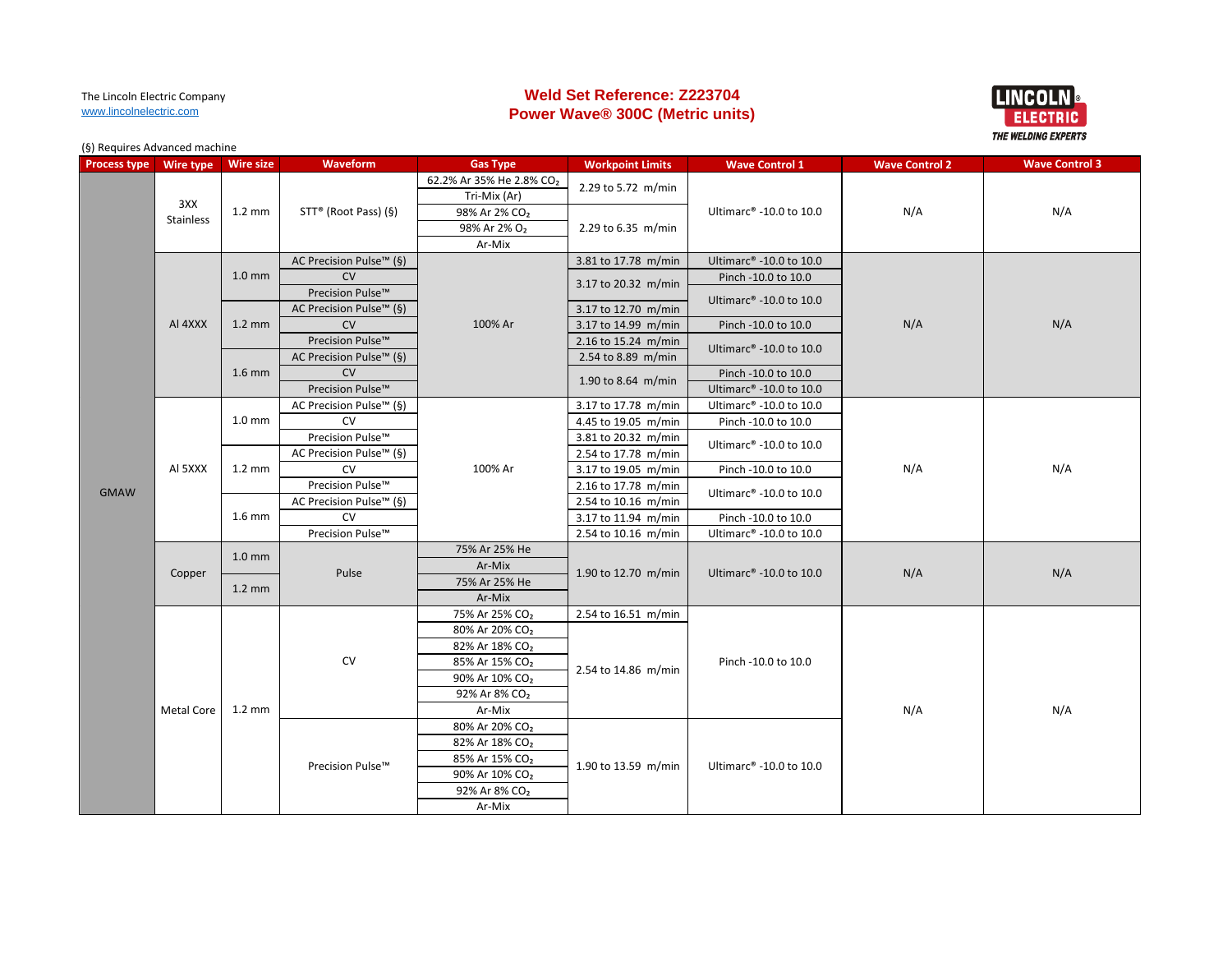# **Weld Set Reference: Z223704 Power Wave® 300C (Metric units)**



| <b>Process type</b> | Wire type  | <b>Wire size</b>  | Waveform                 | <b>Gas Type</b>            | <b>Workpoint Limits</b> | <b>Wave Control 1</b>   | <b>Wave Control 2</b>               | <b>Wave Control 3</b> |
|---------------------|------------|-------------------|--------------------------|----------------------------|-------------------------|-------------------------|-------------------------------------|-----------------------|
|                     |            |                   |                          | 80% Ar 20% CO <sub>2</sub> |                         |                         |                                     |                       |
|                     |            |                   |                          | 82% Ar 18% CO <sub>2</sub> |                         |                         |                                     |                       |
|                     |            |                   |                          | 85% Ar 15% CO <sub>2</sub> |                         |                         |                                     |                       |
|                     |            |                   | Pulse                    | 90% Ar 10% CO <sub>2</sub> | 1.90 to 11.94 m/min     |                         |                                     |                       |
|                     |            |                   |                          | 92% Ar 8% CO <sub>2</sub>  |                         |                         |                                     |                       |
|                     |            |                   |                          | Ar-Mix                     |                         |                         |                                     |                       |
|                     |            |                   |                          | 80% Ar 20% CO <sub>2</sub> |                         |                         |                                     |                       |
|                     |            |                   |                          | 82% Ar 18% CO <sub>2</sub> |                         |                         |                                     |                       |
|                     |            |                   |                          | 85% Ar 15% CO <sub>2</sub> |                         |                         |                                     |                       |
|                     |            |                   | Rapid X <sup>®</sup> (§) | 90% Ar 10% CO <sub>2</sub> |                         |                         |                                     | N/A                   |
|                     |            |                   |                          | 92% Ar 8% CO <sub>2</sub>  |                         |                         |                                     |                       |
|                     |            |                   |                          | Ar-Mix                     |                         |                         |                                     |                       |
|                     |            |                   |                          | 80% Ar 20% CO <sub>2</sub> | 1.90 to 20.32 m/min     |                         |                                     |                       |
|                     |            |                   |                          | 82% Ar 18% CO <sub>2</sub> |                         |                         |                                     |                       |
|                     | Metal Core | $1.2 \text{ mm}$  |                          | 85% Ar 15% CO <sub>2</sub> |                         | Ultimarc® -10.0 to 10.0 | N/A                                 |                       |
|                     |            |                   | RapidArc®                | 90% Ar 10% CO <sub>2</sub> |                         |                         |                                     |                       |
|                     |            |                   |                          | 92% Ar 8% CO <sub>2</sub>  |                         |                         |                                     |                       |
|                     |            |                   |                          | Ar-Mix                     |                         |                         |                                     |                       |
|                     |            |                   |                          | 80% Ar 20% CO <sub>2</sub> |                         |                         |                                     |                       |
|                     |            |                   |                          | 82% Ar 18% CO <sub>2</sub> |                         |                         |                                     |                       |
|                     |            |                   |                          | 85% Ar 15% CO <sub>2</sub> |                         |                         |                                     |                       |
| <b>GMAW</b>         |            |                   | Smart Pulse™ (§)         | 90% Ar 10% CO <sub>2</sub> | 2.54 to 12.95 m/min     |                         |                                     |                       |
|                     |            |                   |                          | 92% Ar 8% CO <sub>2</sub>  |                         |                         |                                     |                       |
|                     |            |                   |                          | Ar-Mix                     |                         |                         |                                     |                       |
|                     |            |                   |                          | 75% Ar 25% CO <sub>2</sub> |                         |                         |                                     |                       |
|                     |            |                   | STT® (Root Pass) (§)     | 80% Ar 20% CO <sub>2</sub> |                         |                         |                                     |                       |
|                     |            |                   |                          | 82% Ar 18% CO <sub>2</sub> | 2.29 to 5.72 m/min      |                         |                                     |                       |
|                     |            |                   |                          | 85% Ar 15% CO <sub>2</sub> |                         |                         |                                     |                       |
|                     |            |                   |                          | Ar-Mix                     |                         |                         |                                     |                       |
|                     |            |                   | RapidArc®                |                            | 2.54 to 11.43 m/min     |                         |                                     |                       |
|                     |            | 1.0 <sub>mm</sub> | STT® Braze (§)           |                            | 3.05 to 8.89 m/min      |                         |                                     |                       |
|                     | Si Bronze  |                   | RapidArc®                | 100% Ar                    | 1.90 to 10.16 m/min     | Ultimarc® -10.0 to 10.0 | N/A                                 | N/A                   |
|                     |            | $1.2 \text{ mm}$  | STT® Braze (§)           |                            | 2.29 to 7.62 m/min      |                         |                                     |                       |
|                     |            |                   |                          | 75% Ar 25% CO <sub>2</sub> |                         |                         |                                     |                       |
|                     |            |                   |                          | 80% Ar 20% CO <sub>2</sub> |                         |                         |                                     |                       |
|                     |            |                   |                          | 82% Ar 18% CO <sub>2</sub> |                         |                         |                                     |                       |
|                     |            |                   | AC STT® $(\S)$           | 85% Ar 15% CO <sub>2</sub> | 2.54 to 8.89 m/min      | Balance 0 to 100 %      | Ultimarc <sup>®</sup> -10.0 to 10.0 |                       |
|                     |            |                   |                          | 90% Ar 10% CO <sub>2</sub> |                         |                         |                                     |                       |
|                     | Steel      | $0.8$ mm          |                          | 92% Ar 8% CO <sub>2</sub>  |                         |                         |                                     | N/A                   |
|                     |            |                   |                          | Ar-Mix                     |                         |                         |                                     |                       |
|                     |            |                   |                          | 100% CO <sub>2</sub>       |                         |                         |                                     |                       |
|                     |            |                   | CV                       | 75% Ar 25% CO <sub>2</sub> | 3.17 to 20.32 m/min     | Pinch -10.0 to 10.0     | N/A                                 |                       |
|                     |            |                   |                          | 80% Ar 20% CO <sub>2</sub> |                         |                         |                                     |                       |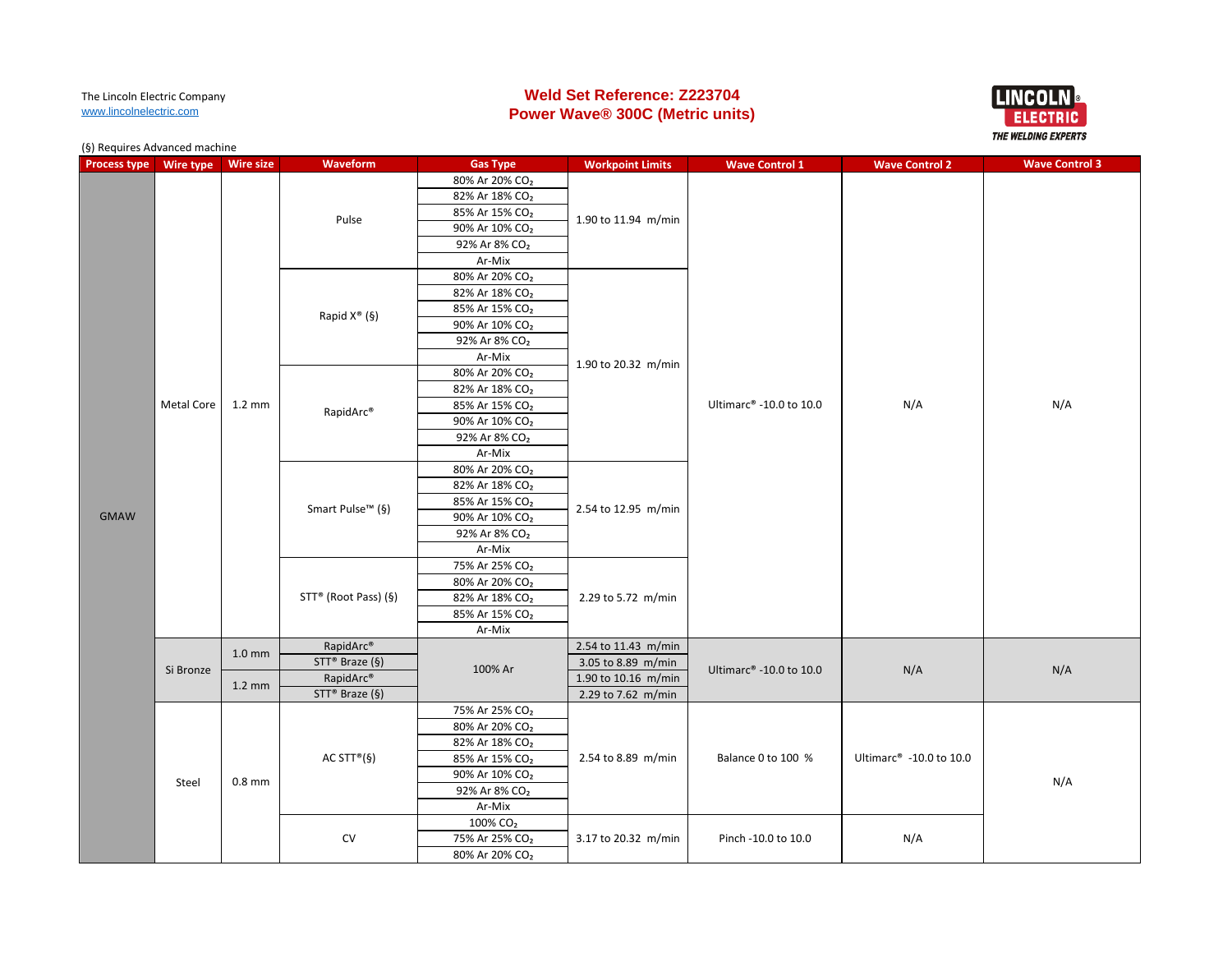# **Weld Set Reference: Z223704 Power Wave® 300C (Metric units)**



| <b>Process type</b> | Wire type Wire size |          | Waveform                     | <b>Gas Type</b>            | <b>Workpoint Limits</b> | <b>Wave Control 1</b>               | <b>Wave Control 2</b> | <b>Wave Control 3</b> |
|---------------------|---------------------|----------|------------------------------|----------------------------|-------------------------|-------------------------------------|-----------------------|-----------------------|
|                     |                     |          |                              | 82% Ar 18% CO <sub>2</sub> |                         |                                     |                       |                       |
|                     |                     |          |                              | 85% Ar 15% CO <sub>2</sub> |                         |                                     |                       |                       |
|                     |                     |          | CV                           | 90% Ar 10% CO <sub>2</sub> | 3.17 to 20.32 m/min     | Pinch -10.0 to 10.0                 |                       |                       |
|                     |                     |          |                              | 92% Ar 8% CO <sub>2</sub>  |                         |                                     |                       |                       |
|                     |                     |          |                              | Ar-Mix                     |                         |                                     |                       | N/A                   |
|                     |                     |          |                              | 80% Ar 20% CO <sub>2</sub> |                         |                                     |                       |                       |
|                     |                     |          |                              | 82% Ar 18% CO <sub>2</sub> |                         |                                     |                       |                       |
|                     |                     |          | Precision Pulse™             | 85% Ar 15% CO <sub>2</sub> | 3.17 to 15.24 m/min     |                                     |                       |                       |
|                     |                     |          |                              | 90% Ar 10% CO <sub>2</sub> |                         |                                     |                       |                       |
|                     |                     |          |                              | 92% Ar 8% CO <sub>2</sub>  |                         |                                     |                       |                       |
|                     |                     |          |                              | Ar-Mix                     |                         |                                     |                       |                       |
|                     |                     |          |                              | 80% Ar 20% CO <sub>2</sub> |                         |                                     |                       |                       |
|                     |                     |          |                              | 82% Ar 18% CO <sub>2</sub> |                         |                                     |                       |                       |
|                     |                     |          | Pulse                        | 85% Ar 15% CO <sub>2</sub> | 2.54 to 15.24 m/min     |                                     |                       |                       |
|                     |                     |          |                              | 90% Ar 10% CO <sub>2</sub> |                         |                                     |                       |                       |
|                     |                     |          |                              | 92% Ar 8% CO <sub>2</sub>  |                         |                                     |                       |                       |
|                     |                     |          |                              | Ar-Mix                     |                         |                                     |                       |                       |
|                     |                     |          |                              | 80% Ar 20% CO <sub>2</sub> |                         |                                     |                       |                       |
|                     |                     |          |                              | 82% Ar 18% CO <sub>2</sub> |                         |                                     |                       |                       |
|                     |                     |          | Rapid X <sup>®</sup> (§)     | 85% Ar 15% CO <sub>2</sub> |                         |                                     |                       |                       |
| <b>GMAW</b>         | Steel               | $0.8$ mm |                              | 90% Ar 10% CO <sub>2</sub> |                         |                                     | N/A                   |                       |
|                     |                     |          |                              | 92% Ar 8% CO <sub>2</sub>  |                         |                                     |                       |                       |
|                     |                     |          |                              | Ar-Mix                     | 1.90 to 20.32 m/min     |                                     |                       |                       |
|                     |                     |          | RapidArc <sup>®</sup>        | 80% Ar 20% CO <sub>2</sub> |                         | Ultimarc <sup>®</sup> -10.0 to 10.0 |                       |                       |
|                     |                     |          |                              | 82% Ar 18% CO <sub>2</sub> |                         |                                     |                       |                       |
|                     |                     |          |                              | 85% Ar 15% CO <sub>2</sub> |                         |                                     |                       |                       |
|                     |                     |          |                              | 90% Ar 10% CO <sub>2</sub> |                         |                                     |                       |                       |
|                     |                     |          |                              | 92% Ar 8% CO <sub>2</sub>  |                         |                                     |                       |                       |
|                     |                     |          |                              | Ar-Mix                     |                         |                                     |                       |                       |
|                     |                     |          |                              | 80% Ar 20% CO <sub>2</sub> |                         |                                     |                       |                       |
|                     |                     |          |                              | 82% Ar 18% CO <sub>2</sub> |                         |                                     |                       |                       |
|                     |                     |          | Smart Pulse <sup>™</sup> (§) | 85% Ar 15% CO <sub>2</sub> | 3.17 to 20.32 m/min     |                                     |                       |                       |
|                     |                     |          |                              | 90% Ar 10% CO <sub>2</sub> |                         |                                     |                       |                       |
|                     |                     |          |                              | 92% Ar 8% CO <sub>2</sub>  |                         |                                     |                       |                       |
|                     |                     |          |                              | Ar-Mix                     |                         |                                     |                       |                       |
|                     |                     |          |                              | 75% Ar 25% CO <sub>2</sub> |                         |                                     |                       |                       |
|                     |                     |          |                              | 80% Ar 20% CO <sub>2</sub> |                         |                                     |                       |                       |
|                     |                     |          |                              | 82% Ar 18% CO <sub>2</sub> |                         |                                     |                       |                       |
|                     |                     |          | STT® (Root Pass) (§)         | 85% Ar 15% CO <sub>2</sub> | 3.17 to 10.16 m/min     |                                     |                       |                       |
|                     |                     |          |                              | 90% Ar 10% CO <sub>2</sub> |                         |                                     |                       |                       |
|                     |                     |          |                              | 92% Ar 8% CO <sub>2</sub>  |                         |                                     |                       |                       |
|                     |                     |          |                              | Ar-Mix                     |                         |                                     |                       |                       |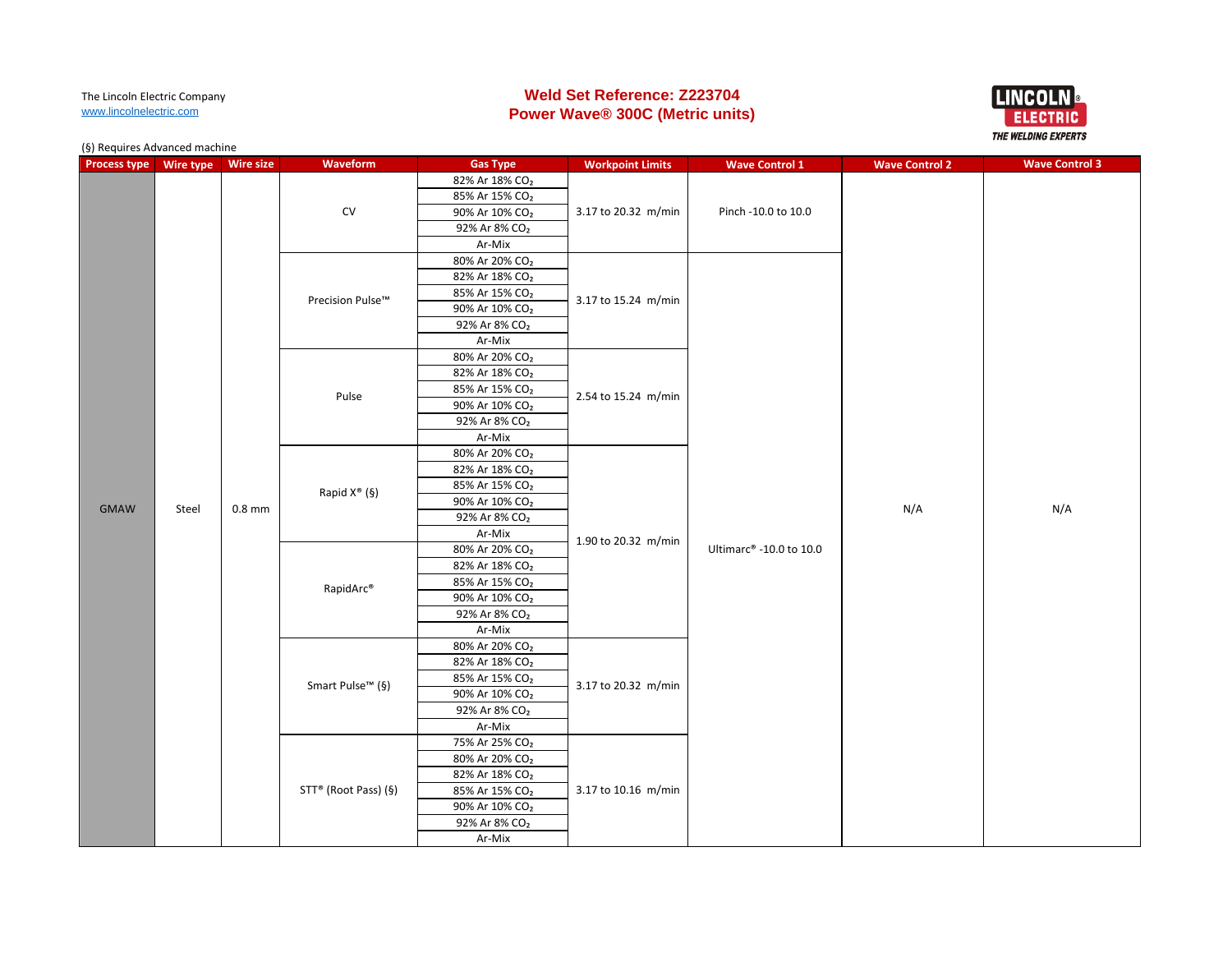# **Weld Set Reference: Z223704 Power Wave® 300C (Metric units)**



| <b>Process type</b> | Wire type | <b>Wire size</b>                                                                                                                     | Waveform                    | <b>Gas Type</b>            | <b>Workpoint Limits</b> | <b>Wave Control 1</b>   | <b>Wave Control 2</b>               | <b>Wave Control 3</b> |
|---------------------|-----------|--------------------------------------------------------------------------------------------------------------------------------------|-----------------------------|----------------------------|-------------------------|-------------------------|-------------------------------------|-----------------------|
|                     |           |                                                                                                                                      |                             | 75% Ar 25% CO <sub>2</sub> |                         |                         |                                     |                       |
|                     |           |                                                                                                                                      |                             | 80% Ar 20% CO <sub>2</sub> |                         |                         |                                     |                       |
|                     |           | 82% Ar 18% CO <sub>2</sub><br>AC STT® $(§)$<br>85% Ar 15% CO <sub>2</sub><br>90% Ar 10% CO <sub>2</sub><br>92% Ar 8% CO <sub>2</sub> |                             |                            |                         | Balance 0 to 100 %      |                                     |                       |
|                     |           |                                                                                                                                      |                             |                            | 1.90 to 6.35 m/min      |                         | Ultimarc <sup>®</sup> -10.0 to 10.0 |                       |
|                     |           |                                                                                                                                      |                             |                            |                         |                         |                                     |                       |
|                     |           |                                                                                                                                      |                             |                            |                         |                         |                                     |                       |
|                     |           |                                                                                                                                      |                             | Ar-Mix                     |                         |                         |                                     |                       |
|                     |           |                                                                                                                                      |                             | 100% CO <sub>2</sub>       | 2.54 to 18.41 m/min     |                         |                                     |                       |
|                     |           |                                                                                                                                      |                             | 75% Ar 25% CO <sub>2</sub> | 2.54 to 15.11 m/min     |                         |                                     |                       |
|                     |           |                                                                                                                                      |                             | 80% Ar 20% CO <sub>2</sub> |                         |                         |                                     |                       |
|                     |           |                                                                                                                                      | ${\sf CV}$                  | 82% Ar 18% CO <sub>2</sub> |                         | Pinch -10.0 to 10.0     |                                     |                       |
|                     |           |                                                                                                                                      |                             | 85% Ar 15% CO <sub>2</sub> | 2.54 to 15.62 m/min     |                         |                                     |                       |
|                     |           |                                                                                                                                      |                             | 90% Ar 10% CO <sub>2</sub> |                         |                         |                                     |                       |
|                     |           |                                                                                                                                      |                             | 92% Ar 8% CO <sub>2</sub>  |                         |                         |                                     |                       |
|                     |           |                                                                                                                                      |                             | Ar-Mix                     |                         |                         |                                     |                       |
|                     |           |                                                                                                                                      | Low Fume Pulse™ (§)         | 80% Ar 20% CO <sub>2</sub> | 1.90 to 20.70 m/min     |                         |                                     |                       |
|                     |           |                                                                                                                                      |                             | Ar-Mix                     |                         |                         |                                     |                       |
|                     |           |                                                                                                                                      | Precision Pulse™            | 80% Ar 20% CO <sub>2</sub> |                         |                         |                                     | N/A                   |
|                     |           |                                                                                                                                      |                             | 82% Ar 18% CO <sub>2</sub> |                         |                         |                                     |                       |
|                     |           |                                                                                                                                      |                             | 85% Ar 15% CO <sub>2</sub> | 1.90 to 14.60 m/min     |                         |                                     |                       |
| <b>GMAW</b>         | Steel     | 1.0 <sub>mm</sub>                                                                                                                    |                             | 90% Ar 10% CO <sub>2</sub> |                         |                         |                                     |                       |
|                     |           |                                                                                                                                      |                             | 92% Ar 8% CO <sub>2</sub>  |                         |                         |                                     |                       |
|                     |           |                                                                                                                                      |                             | Ar-Mix                     |                         |                         |                                     |                       |
|                     |           |                                                                                                                                      | Pulse                       | 80% Ar 20% CO <sub>2</sub> | 2.54 to 15.24 m/min     |                         | N/A                                 |                       |
|                     |           |                                                                                                                                      |                             | 82% Ar 18% CO <sub>2</sub> |                         |                         |                                     |                       |
|                     |           |                                                                                                                                      |                             | 85% Ar 15% CO <sub>2</sub> |                         |                         |                                     |                       |
|                     |           |                                                                                                                                      |                             | 90% Ar 10% CO <sub>2</sub> |                         |                         |                                     |                       |
|                     |           |                                                                                                                                      |                             | 92% Ar 8% CO <sub>2</sub>  |                         | Ultimarc® -10.0 to 10.0 |                                     |                       |
|                     |           |                                                                                                                                      |                             | Ar-Mix                     |                         |                         |                                     |                       |
|                     |           |                                                                                                                                      |                             | 80% Ar 20% CO <sub>2</sub> |                         |                         |                                     |                       |
|                     |           |                                                                                                                                      |                             | 82% Ar 18% CO <sub>2</sub> |                         |                         |                                     |                       |
|                     |           |                                                                                                                                      | Rapid $X^{\circledast}$ (§) | 85% Ar 15% CO <sub>2</sub> |                         |                         |                                     |                       |
|                     |           |                                                                                                                                      |                             | 90% Ar 10% CO <sub>2</sub> |                         |                         |                                     |                       |
|                     |           |                                                                                                                                      |                             | 92% Ar 8% CO <sub>2</sub>  |                         |                         |                                     |                       |
|                     |           |                                                                                                                                      |                             | Ar-Mix                     | 1.90 to 20.32 m/min     |                         |                                     |                       |
|                     |           |                                                                                                                                      |                             | 80% Ar 20% CO <sub>2</sub> |                         |                         |                                     |                       |
|                     |           |                                                                                                                                      |                             | 82% Ar 18% CO <sub>2</sub> |                         |                         |                                     |                       |
|                     |           |                                                                                                                                      | RapidArc®                   | 85% Ar 15% CO <sub>2</sub> |                         |                         |                                     |                       |
|                     |           |                                                                                                                                      |                             | 90% Ar 10% CO <sub>2</sub> |                         |                         |                                     |                       |
|                     |           |                                                                                                                                      |                             | 92% Ar 8% CO <sub>2</sub>  |                         |                         |                                     |                       |
|                     |           |                                                                                                                                      | Ar-Mix                      |                            |                         |                         |                                     |                       |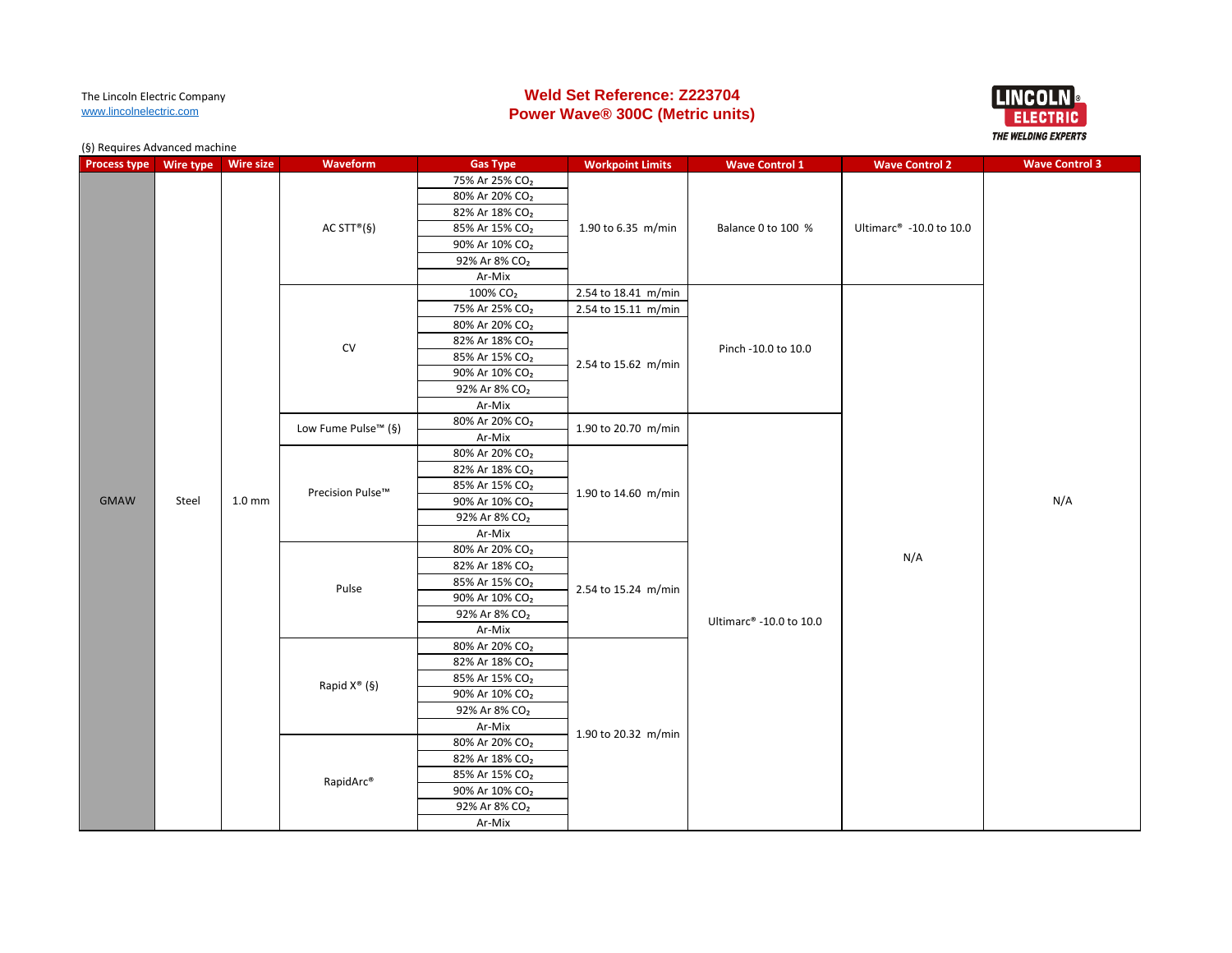# **Weld Set Reference: Z223704 Power Wave® 300C (Metric units)**



| <b>Process type</b> | Wire type | <b>Wire size</b>  | Waveform                     | <b>Gas Type</b>            | <b>Workpoint Limits</b> | <b>Wave Control 1</b>   | <b>Wave Control 2</b>   | <b>Wave Control 3</b> |
|---------------------|-----------|-------------------|------------------------------|----------------------------|-------------------------|-------------------------|-------------------------|-----------------------|
|                     |           |                   |                              | 80% Ar 20% CO <sub>2</sub> |                         |                         |                         |                       |
|                     |           |                   |                              | 82% Ar 18% CO <sub>2</sub> |                         |                         |                         |                       |
|                     |           |                   |                              | 85% Ar 15% CO <sub>2</sub> |                         |                         |                         |                       |
|                     |           |                   | Smart Pulse <sup>™</sup> (§) | 90% Ar 10% CO <sub>2</sub> | 2.54 to 18.80 m/min     |                         |                         |                       |
|                     |           |                   |                              | 92% Ar 8% CO <sub>2</sub>  |                         |                         |                         |                       |
|                     |           |                   |                              | Ar-Mix                     |                         |                         |                         |                       |
|                     |           | 1.0 <sub>mm</sub> |                              | 75% Ar 25% CO <sub>2</sub> |                         | Ultimarc® -10.0 to 10.0 | N/A                     |                       |
|                     |           |                   |                              | 80% Ar 20% CO <sub>2</sub> |                         |                         |                         |                       |
|                     |           |                   |                              | 82% Ar 18% CO <sub>2</sub> |                         |                         |                         |                       |
|                     |           |                   | STT® (Root Pass) (§)         | 85% Ar 15% CO <sub>2</sub> | 2.54 to 6.99 m/min      |                         |                         |                       |
|                     |           |                   |                              | 90% Ar 10% CO <sub>2</sub> |                         |                         |                         |                       |
|                     |           |                   |                              | 92% Ar 8% CO <sub>2</sub>  |                         |                         |                         |                       |
|                     |           |                   |                              | Ar-Mix                     |                         |                         |                         |                       |
|                     |           |                   |                              | 75% Ar 25% CO <sub>2</sub> |                         |                         |                         |                       |
|                     |           |                   |                              | 80% Ar 20% CO <sub>2</sub> |                         |                         |                         |                       |
|                     |           |                   |                              | 82% Ar 18% CO <sub>2</sub> |                         |                         |                         |                       |
|                     |           |                   | AC STT <sup>®</sup> (§)      | 85% Ar 15% CO <sub>2</sub> | 1.90 to 5.08 m/min      | Balance 0 to 100 %      | Ultimarc® -10.0 to 10.0 |                       |
|                     |           |                   |                              | 90% Ar 10% CO <sub>2</sub> |                         |                         |                         |                       |
|                     |           |                   |                              | 92% Ar 8% CO <sub>2</sub>  |                         |                         |                         |                       |
|                     |           |                   |                              | Ar-Mix                     |                         |                         |                         |                       |
| <b>GMAW</b>         | Steel     |                   |                              | 100% CO <sub>2</sub>       | 2.54 to 11.56 m/min     |                         |                         | N/A                   |
|                     |           |                   | CV                           | 75% Ar 25% CO <sub>2</sub> | 2.54 to 12.83 m/min     |                         |                         |                       |
|                     |           |                   |                              | 80% Ar 20% CO <sub>2</sub> | 2.54 to 10.92 m/min     | Pinch -10.0 to 10.0     |                         |                       |
|                     |           |                   |                              | 82% Ar 18% CO <sub>2</sub> |                         |                         |                         |                       |
|                     |           |                   |                              | 85% Ar 15% CO <sub>2</sub> |                         |                         |                         |                       |
|                     |           |                   |                              | 90% Ar 10% CO <sub>2</sub> |                         |                         |                         |                       |
|                     |           |                   |                              | 92% Ar 8% CO <sub>2</sub>  |                         |                         |                         |                       |
|                     |           | $1.2 \text{ mm}$  |                              | Ar-Mix                     |                         |                         |                         |                       |
|                     |           |                   | Low Fume Pulse™ (§)          | 80% Ar 20% CO <sub>2</sub> | 1.52 to 17.78 m/min     |                         |                         |                       |
|                     |           |                   |                              | Ar-Mix                     |                         |                         |                         |                       |
|                     |           |                   |                              | 80% Ar 20% CO <sub>2</sub> |                         |                         | N/A                     |                       |
|                     |           |                   |                              | 82% Ar 18% CO <sub>2</sub> |                         |                         |                         |                       |
|                     |           |                   | Precision Pulse™             | 85% Ar 15% CO <sub>2</sub> | 1.90 to 14.10 m/min     |                         |                         |                       |
|                     |           |                   |                              | 90% Ar 10% CO <sub>2</sub> |                         |                         |                         |                       |
|                     |           |                   |                              | 92% Ar 8% CO <sub>2</sub>  |                         | Ultimarc® -10.0 to 10.0 |                         |                       |
|                     |           |                   |                              | Ar-Mix                     |                         |                         |                         |                       |
|                     |           |                   |                              | 80% Ar 20% CO <sub>2</sub> |                         |                         |                         |                       |
|                     |           |                   |                              | 82% Ar 18% CO <sub>2</sub> |                         |                         |                         |                       |
|                     |           |                   | Pulse                        | 85% Ar 15% CO <sub>2</sub> | 1.90 to 11.30 m/min     |                         |                         |                       |
|                     |           |                   |                              | 90% Ar 10% CO <sub>2</sub> |                         |                         |                         |                       |
|                     |           |                   |                              | 92% Ar 8% CO <sub>2</sub>  |                         |                         |                         |                       |
|                     |           |                   |                              | Ar-Mix                     |                         |                         |                         |                       |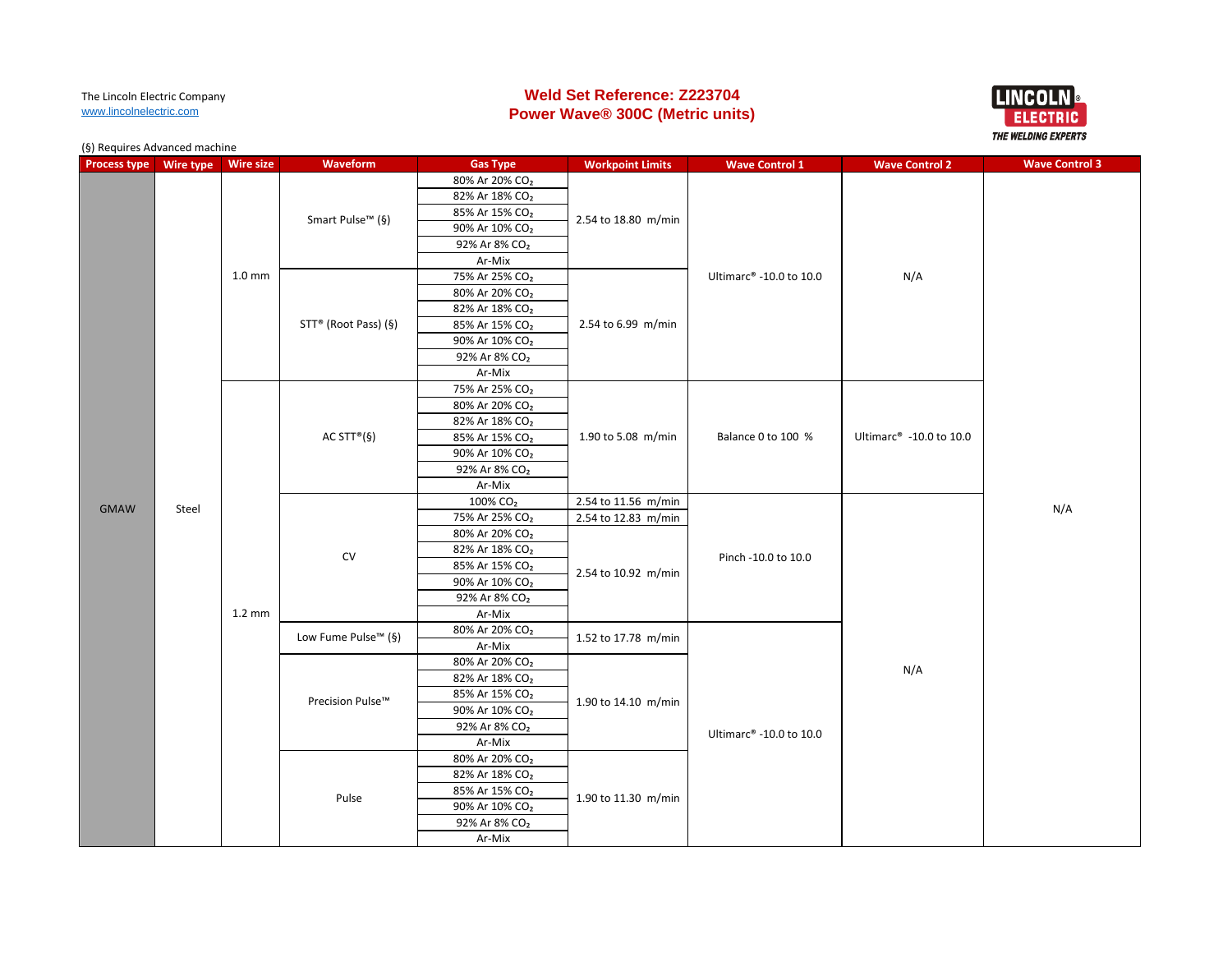# **Weld Set Reference: Z223704 Power Wave® 300C (Metric units)**



| <b>Process type</b> | Wire type        | <b>Wire size</b> | Waveform                     | <b>Gas Type</b>            | <b>Workpoint Limits</b> | <b>Wave Control 1</b>   | <b>Wave Control 2</b> | <b>Wave Control 3</b> |
|---------------------|------------------|------------------|------------------------------|----------------------------|-------------------------|-------------------------|-----------------------|-----------------------|
|                     |                  |                  |                              | 80% Ar 20% CO <sub>2</sub> |                         |                         |                       |                       |
|                     |                  |                  |                              | 82% Ar 18% CO <sub>2</sub> |                         |                         |                       |                       |
|                     |                  |                  | Rapid $X^{\circledast}$ (§)  | 85% Ar 15% CO <sub>2</sub> | 1.90 to 17.15 m/min     |                         |                       |                       |
|                     |                  |                  |                              | 90% Ar 10% CO <sub>2</sub> |                         |                         |                       |                       |
|                     |                  |                  |                              | 92% Ar 8% CO <sub>2</sub>  |                         |                         |                       |                       |
|                     |                  |                  |                              | Ar-Mix                     |                         |                         |                       |                       |
|                     |                  |                  |                              | 80% Ar 20% CO <sub>2</sub> |                         |                         |                       |                       |
|                     |                  |                  |                              | 82% Ar 18% CO <sub>2</sub> |                         |                         |                       |                       |
|                     |                  |                  | RapidArc®                    | 85% Ar 15% CO <sub>2</sub> | 1.90 to 16.26 m/min     |                         |                       |                       |
|                     |                  |                  |                              | 90% Ar 10% CO <sub>2</sub> |                         |                         |                       |                       |
|                     |                  |                  |                              | 92% Ar 8% CO <sub>2</sub>  |                         |                         |                       |                       |
|                     |                  |                  |                              | Ar-Mix                     |                         |                         |                       |                       |
| <b>GMAW</b>         | Steel            | $1.2 \text{ mm}$ |                              | 80% Ar 20% CO <sub>2</sub> |                         | Ultimarc® -10.0 to 10.0 | N/A<br>N/A            |                       |
|                     |                  |                  |                              | 82% Ar 18% CO <sub>2</sub> |                         |                         |                       |                       |
|                     |                  |                  | Smart Pulse <sup>™</sup> (§) | 85% Ar 15% CO <sub>2</sub> | 2.54 to 12.57 m/min     |                         |                       |                       |
|                     |                  |                  |                              | 90% Ar 10% CO <sub>2</sub> |                         |                         |                       |                       |
|                     |                  |                  |                              | 92% Ar 8% CO <sub>2</sub>  |                         |                         |                       |                       |
|                     |                  |                  |                              | Ar-Mix                     |                         |                         |                       |                       |
|                     |                  |                  |                              | 75% Ar 25% CO <sub>2</sub> |                         |                         |                       |                       |
|                     |                  |                  | STT® (Root Pass) (§)         | 80% Ar 20% CO <sub>2</sub> |                         |                         |                       |                       |
|                     |                  |                  |                              | 82% Ar 18% CO <sub>2</sub> | 2.29 to 5.72 m/min      |                         |                       |                       |
|                     |                  |                  |                              | 85% Ar 15% CO <sub>2</sub> |                         |                         |                       |                       |
|                     |                  |                  |                              | 90% Ar 10% CO <sub>2</sub> |                         |                         |                       |                       |
|                     |                  |                  |                              | 92% Ar 8% CO <sub>2</sub>  |                         |                         |                       |                       |
|                     |                  |                  |                              | Ar-Mix                     |                         |                         |                       |                       |
|                     | <b>Manual CV</b> | None             | Gas-Shielded                 | Unspecified                | 10.0 to 45.0 V          | Pinch -10.0 to 10.0     | N/A                   | N/A                   |
|                     |                  |                  |                              | 100% CO <sub>2</sub>       |                         |                         |                       |                       |
|                     |                  | $1.2 \text{ mm}$ |                              | 75% Ar 25% CO <sub>2</sub> | 4.45 to 15.24 m/min     |                         |                       |                       |
|                     |                  |                  |                              | 80% Ar 20% CO <sub>2</sub> |                         |                         |                       |                       |
|                     |                  |                  |                              | Ar-Mix                     |                         |                         |                       |                       |
|                     |                  |                  |                              | 100% CO <sub>2</sub>       |                         |                         |                       |                       |
| FCAW-G              | Steel            | $1.4 \text{ mm}$ | Gas-Shielded                 | 75% Ar 25% CO <sub>2</sub> | 3.81 to 12.70 m/min     | Pinch -10.0 to 10.0     | N/A                   | N/A                   |
|                     |                  |                  |                              | 80% Ar 20% CO <sub>2</sub> |                         |                         |                       |                       |
|                     |                  |                  |                              | Ar-Mix                     |                         |                         |                       |                       |
|                     |                  |                  |                              | 100% CO <sub>2</sub>       | 3.17 to 9.91 m/min      |                         |                       |                       |
|                     |                  | $1.6$ mm         |                              | 75% Ar 25% CO <sub>2</sub> |                         |                         |                       |                       |
|                     |                  |                  |                              | 80% Ar 20% CO <sub>2</sub> | 3.17 to 9.14 m/min      |                         |                       |                       |
|                     |                  |                  |                              | Ar-Mix                     |                         |                         |                       |                       |
| FCAW S              | Self-Shield      | None             | Self-Shielded                | No gas                     | 10.0 to 45.0 V          | Pinch -10.0 to 10.0     | N/A                   | N/A                   |